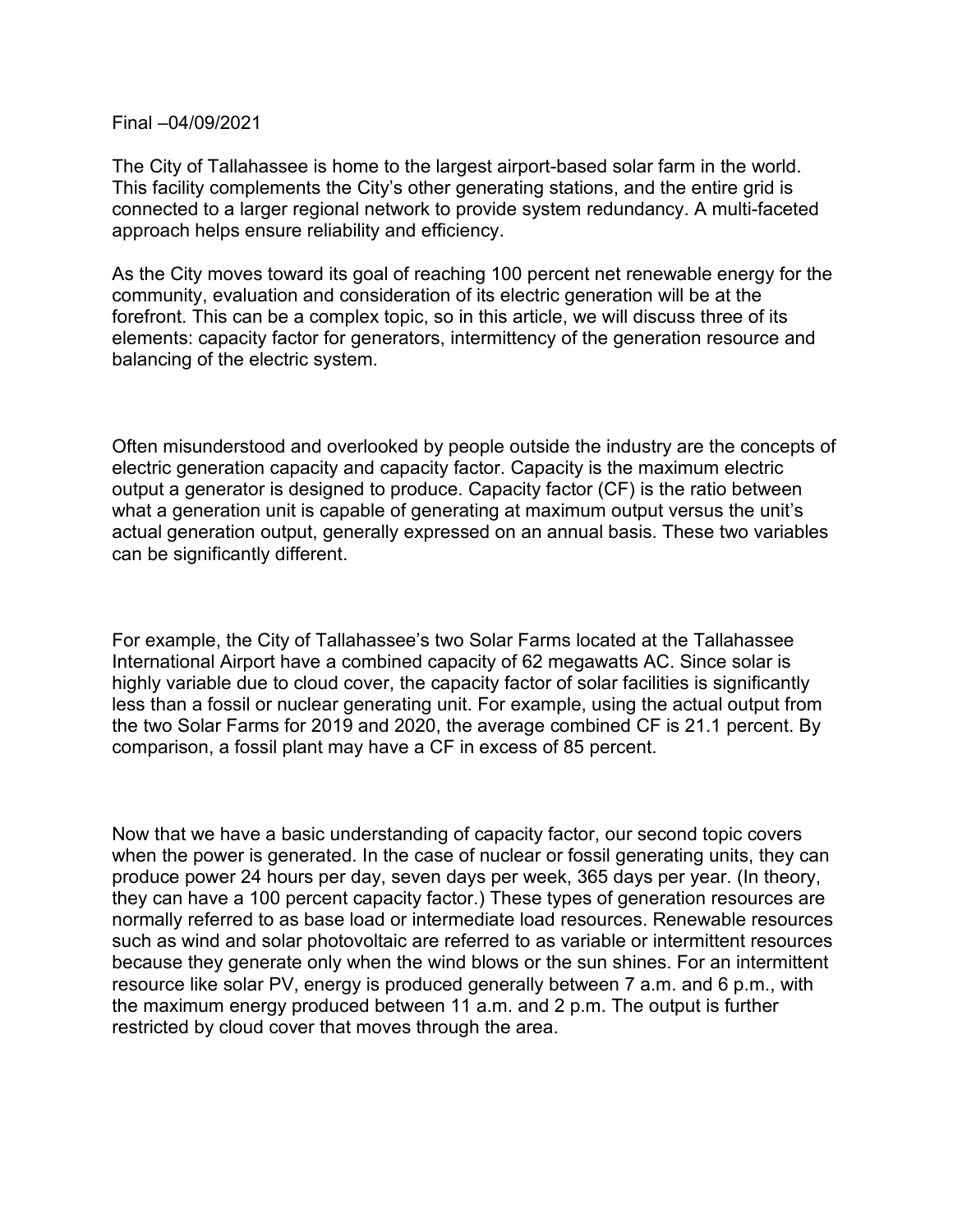Complicating the issue with solar is the speed in which solar facilities' output can drop. Depending on cloud cover, output can drop from full power to near zero and back up to full power in minutes. While Florida is known as the Sunshine State, we experience more cloudy days than clear sky days. Since the Electric System Operators cannot control the cloud cover, they must always be prepared to make up the loss of renewable generation. This is achieved by having the equivalent fossil generation online and available.

This leads us to the third topic -- balancing the electric system.

In periods of low energy use and high solar PV output, the City simply cannot push the excess generation to electric companies, such as Duke Energy Florida and the Georgia Power Company, that are connected through the regional network. Likewise, during periods of high energy use or loss of solar PV, the City cannot under-generate and take power from the connected electric companies.

The City is obligated to continuously meet its customers' electric demand in realtime. Since electricity cannot be stored in large quantities yet and since customer usage of energy varies throughout the day, the City's Electric System Operators must continuously balance electric demand by increasing or decreasing generation. There are strict federal standards that electric system operators must follow or face severe fines.

The intermittency of solar PV adds to the complexity of the system balancing requirement. In the two years that the solar facilities have been in operation, the 62 megawatts AC of solar is the maximum that can be connected to the City's electric system and still meet the balancing requirements.

These are some of many facets being reviewed as part of the City's Clean Energy Plan development. Learn more at Talgov.com/CleanEnergyPlan.